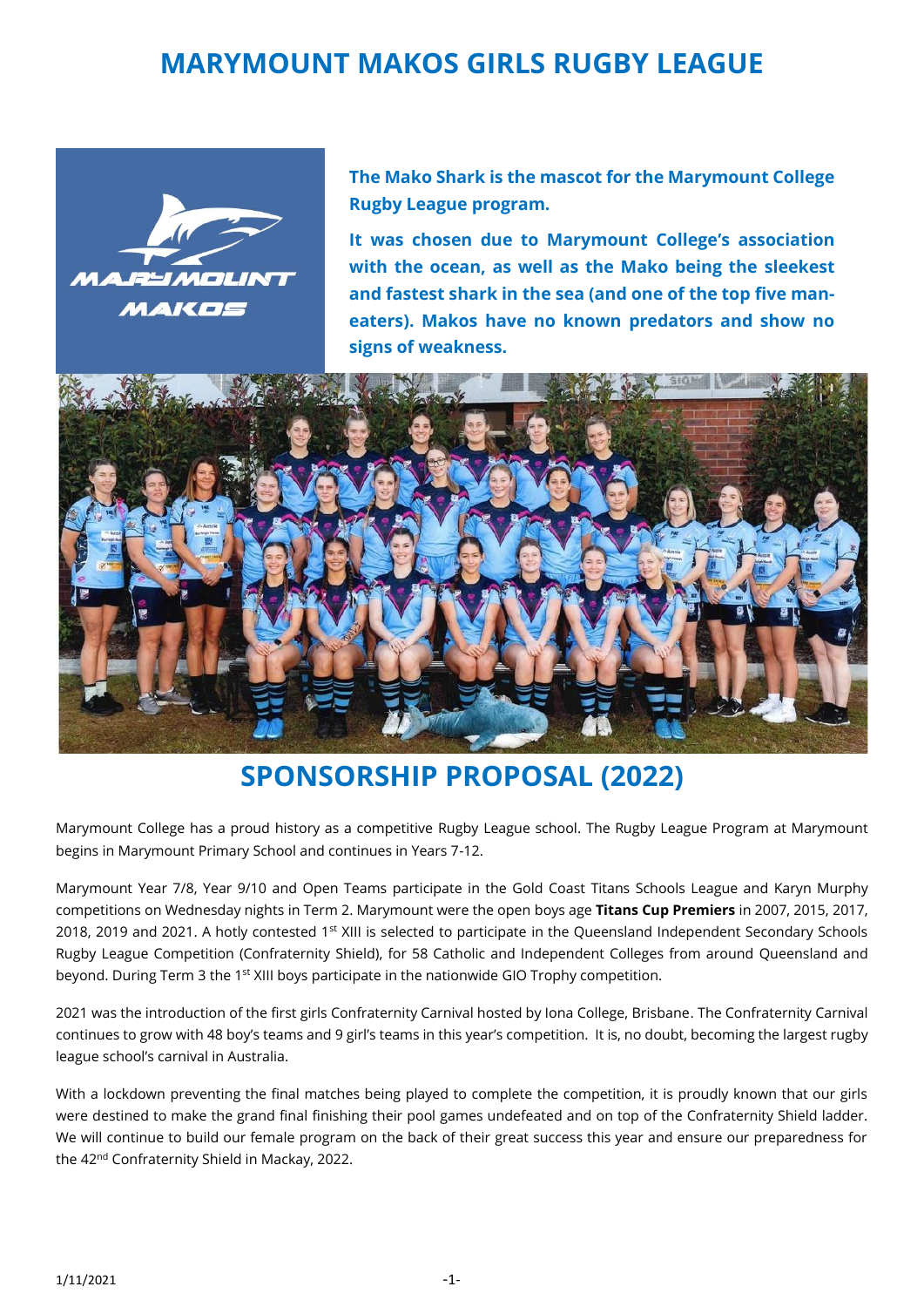With the support of the Queensland Cup Burleigh Bears and our other sponsors, we look forward to continually improving our performance in all areas. The Marymount Makos have developed an excellent spirit, are dedicated to performing to the best of their ability and pride themselves on their discipline on and off the field.



## **Facilities**

A full gymnasium, including a core, cardio and video analysis room is used by the Marymount Rugby League program, as well as our three full-sized rugby league fields. Additionally, undercover training areas allow for training regardless of weather conditions. These, together with expert coaching, helps improve the girls' mental fitness, rugby league and general sporting ability.

### **Goals**

Education is the primary focus. All players must perform well in classes, both academically and attitudinally, to remain in the Rugby League Program. We aim to improve the following qualities in each of our boys and girls:

- Discipline on and off the playing field
- Character development of all program members in line with the College Mission Statement
- Respect for all teachers and officials, fellow students and team mates, opposition players and spectators
- Resilience when decisions do not go the player's way, in all facets of life
- Determination for all players to do their best at all times
- A team mentality where the efforts of all members are valued
- Commitment to, and Sacrifice for, the Marymount Rugby League Program **– The Makos**



### **Representative Players**

Marymount College boasts three NRL players. They are 2006 College Captain Karina Brown (Women's World Cup Winner, Queensland Women's State of Origin Captain, WNRL Roosters and NZ Warriors), 2008 House Captain Jamie Dowling (Gold Coast Titans) and most recently – 2018 House Captain Xavier Coates (PNG Kumuls, Brisbane Broncos and Melbourne Storm).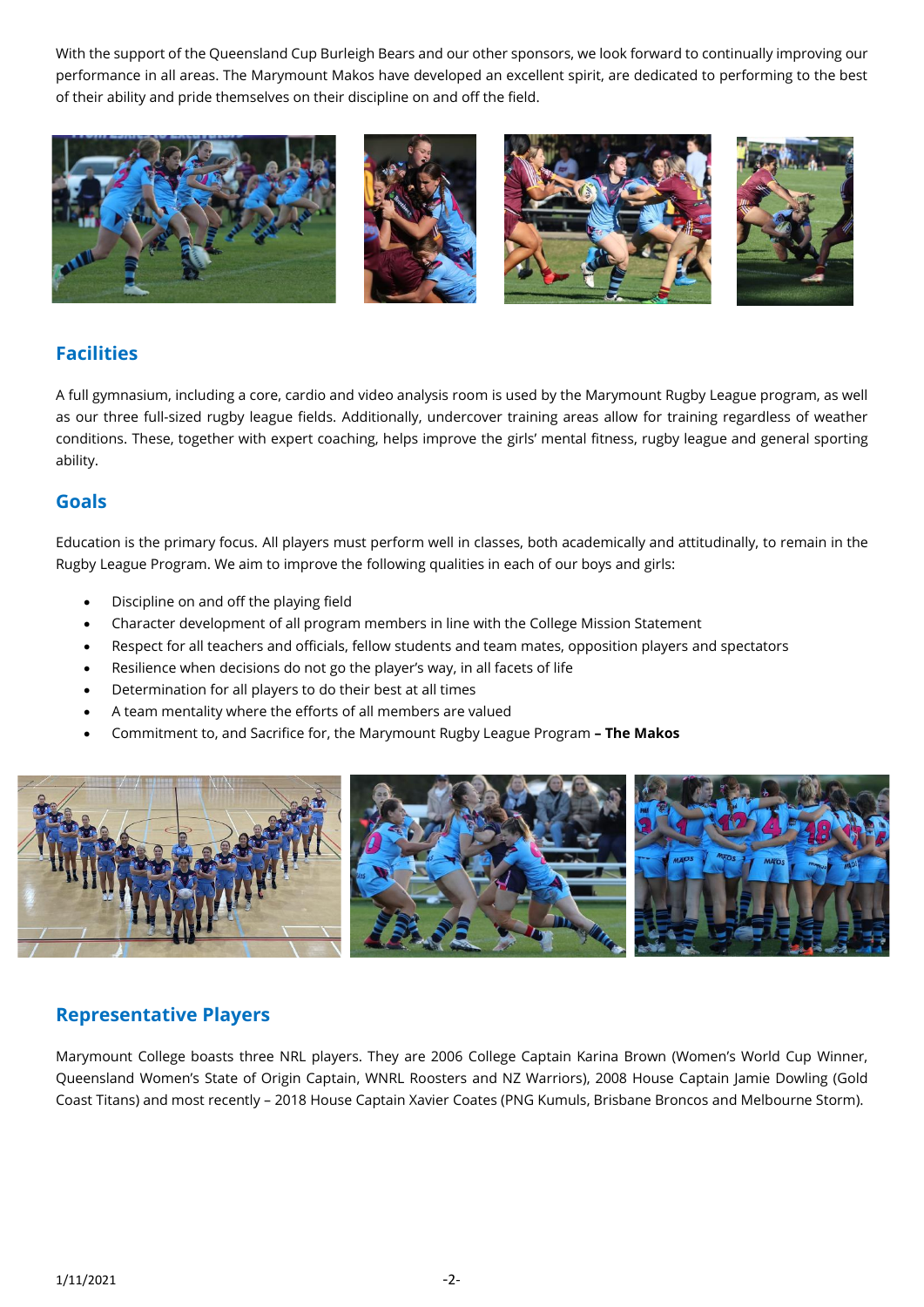### **COACH PROFILES**



**Mr Jason Hamilton**

Head Coach and Program Coordinator, Jason has over 30 continuous years of coaching experience across a range of football codes and other sports.

He has been a part of Marymount's Rugby League program for the last 13 years and has been instrumental in the move towards a disciplined approach by all Rugby League players at all times.

Jason has coached the 1st XIII since 2008. An English and Advanced Sport teacher at the College, Jason has held a variety of roles as Middle Leader including Pastoral Coordinator and presently as Head of Careers and Vocational Education and Training. Jason is a competitive lifesaver in surfboat racing.



**Mr Matthew Geyer**

Matt Geyer has been at Marymount College since 2015.

For a time, he enjoyed the responsibility of being Head of Sport. Matt teaches Maths, Advanced Sport and Humanities to Years 7- 10. Matt has been a Rugby League coach on the Gold Coast, with the Currumbin Eagles, for 11 years and is their A Grade Head Coach. He has coached the Year 9/10 and Opens teams at Marymount during his six years of teaching at the College.

Matt brings a wealth of experience to the Rugby League Program with his 268 NRL games with the Melbourne Storm and playing State of Origin for New South Wales. His focus on building the person before building the player aligns perfectly with the goals of our Rugby League Program at Marymount College.



#### **Mr Matt Foster**

Matt Foster has a strong history with Marymount College having been the Skills, Strength and Conditioning Coach for the past 12 years.

The association goes further as Matt comes into the school from TAFE to teach the Certificate II in Sport Coaching /Certificate III in Fitness qualification.

Matt was previously a professional Rugby League player for 14 years in England with the Leeds Rhinos, Keighley Cougars and the Sheffield Eagles. He developed his taste for coaching and developing athletes with Keighley as he headed the scholarship program which worked with talented athletes aged 12-16 years. Matt coached Keighley Cougars U18's Academy team and in 2008 coached the England students in the Universities World Games.

Since moving to Australia, Matt's experience has seen him undertake roles with the Titans Mal Meninga and Cyril Connell Cup teams as Strength Coach, work with Burleigh Bears as an U20's Assistant Coach, and spend 2018 as the Assistant Coach to the Q Cup side.

Between 2015-17 and again in 2019-2021, Matt held the role of Head Coach for the Burleigh Bears A grade team.



**Mr Chris Ryan**

140 NRL game player, Chris Ryan is a HPE teacher who has been working in a relief capacity at Marymount College since 2016.

While not currently a full-time teacher at Marymount, Chris is a dedicated member of the Rugby League program at the College. Chris has had success coaching the Marymount Year 9/10 Titans Shield team for the last five years. One of Chris' main roles as the Year 9/10 coach is to help prepare the younger players for the transition into the Makos Open Rugby League Program.

Chris enjoyed a career in NRL, playing for Manly Sea Eagles and Perth Western Reds. He also played overseas for the London Broncos.



**Mrs Kim Smith**

Kim Smith is a Physical Education teacher with over 20 years experience who commenced her career in the Eastern suburbs of Sydney.

Coaching track and field, netball, swimming and water polo, she is dedicated to providing an inspiring learning environment modelled upon the values within the Catholic tradition. Kim is mother to two teenage boys and values building strong relationships between students, staff and parents. Coaching girls Rugby League is a new initiative with the introduction of the Karyn Murphy Cup, a QLD state wide competition launched in 2017 by the NRL.

Kim has been instrumental in the organisation of our newly returned Girls Rugby League Program from 2020. She coached the Girls 1st XIII in the Gold Coast Titans School League and inaugural Girls Confraternity Shield (2021).

Kim enjoys a busy, dynamic and active environment, and she values working with her students outside the classroom, ensuring their development of skills and their personal growth as athletes.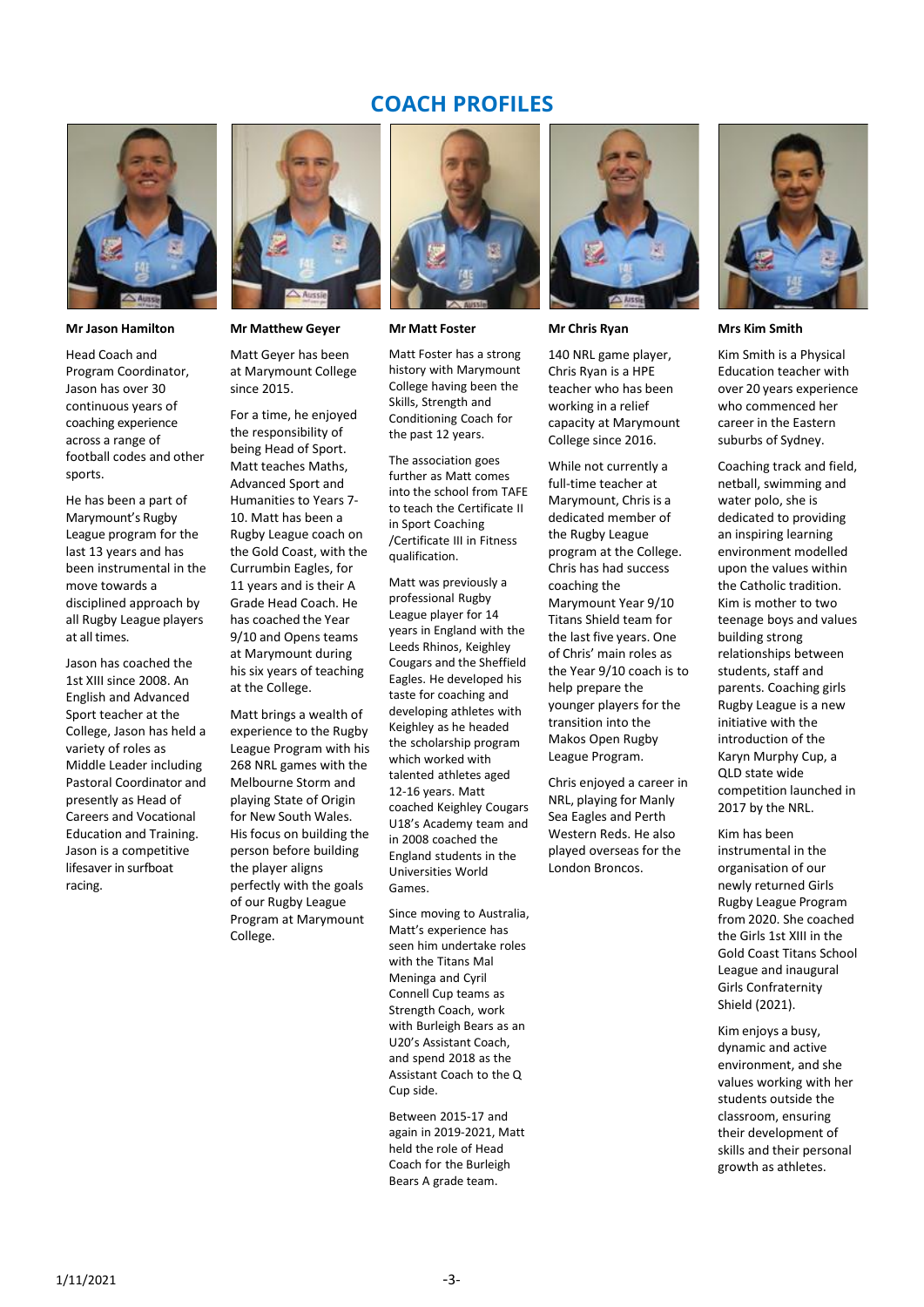## **SPONSORSHIP PACKAGES 2022**

| LEVEL OF SPONSORSHIP<br>(More than 1 available at<br>each level)    | <b>APPAREL LOCATION</b><br>(Girls Only)                                                                                                                                                                                           | <b>ADDITIONAL BENEFITS</b>                                                                                  |
|---------------------------------------------------------------------|-----------------------------------------------------------------------------------------------------------------------------------------------------------------------------------------------------------------------------------|-------------------------------------------------------------------------------------------------------------|
| Platinum Sponsor \$2000<br>(or the value of) per year<br>for 1 year | Front of Marymount Makos<br>Titans Cup Jersey, Open training<br>singlet, Confraternity training<br>t-shirt, team polo and shorts                                                                                                  | Opportunity to present team with jerseys at<br>commencement of season during whole school assembly.         |
|                                                                     |                                                                                                                                                                                                                                   | Opportunity to present players with awards at Marymount<br>College Rugby League Presentation Function       |
|                                                                     |                                                                                                                                                                                                                                   | A framed jersey with photo of the Confraternity team and<br>a certificate of thanks from Marymount College. |
| Major Sponsor \$1500 (or<br>the value of) per year for 1<br>year    | Back Top of Marymount Makos<br>Titans Cup Jersey, Open training<br>singlet, Confraternity training<br>t-shirt, team polo and shorts                                                                                               | Opportunity to present team with jerseys at<br>commencement of season during whole school assembly.         |
|                                                                     |                                                                                                                                                                                                                                   | Opportunity to present players with awards at Marymount<br>College Rugby League Presentation Function       |
|                                                                     |                                                                                                                                                                                                                                   | A colour photo of the Confraternity team and a certificate<br>of thanks from Marymount College.             |
| Gold Sponsor \$1250 (or the<br>value of) per year for 1 year        | Back Bottom of Marymount<br>Makos Titans Cup Jersey, Open<br>training singlet, Confraternity<br>training t-shirt, team polo and<br>shorts                                                                                         | Opportunity to present players with awards at Marymount<br>College Rugby League Presentation Function.      |
|                                                                     |                                                                                                                                                                                                                                   | A colour photo of the Confraternity team and a certificate<br>of thanks from Marymount College.             |
| Silver Sponsor \$1000 (or<br>the value of) per year for 1<br>year   | Sleeve of Marymount Makos<br>Titans Cup Jersey, Open training<br>singlet, Confraternity training<br>t-shirt, team polo and shorts                                                                                                 | Opportunity to present players with awards at Marymount<br>College Rugby League Presentation Function       |
|                                                                     |                                                                                                                                                                                                                                   | A colour photo of the Confraternity team and a certificate<br>of thanks from Marymount College.             |
| Bronze Sponsor \$500 (or<br>the value of) per year for 1<br>year    | Front or back of Open training<br>singlet, Confraternity training<br>t-shirt, team polo and shorts                                                                                                                                | Opportunity to present players with awards at Marymount<br>College Rugby League Presentation Function       |
|                                                                     |                                                                                                                                                                                                                                   | A colour photo of the Confraternity team and a certificate<br>of thanks from Marymount College.             |
| Blue Sponsor \$250 (or the<br>value of) per year for 1 year         | This level of sponsorship is to<br>support the Marymount Rugby<br>League Program and to play a<br>part in continued growth.<br>Front or back of Open training<br>singlet, Confraternity training<br>t-shirt, team polo and shorts | A colour photo of the Confraternity team and a certificate<br>of thanks from Marymount College.             |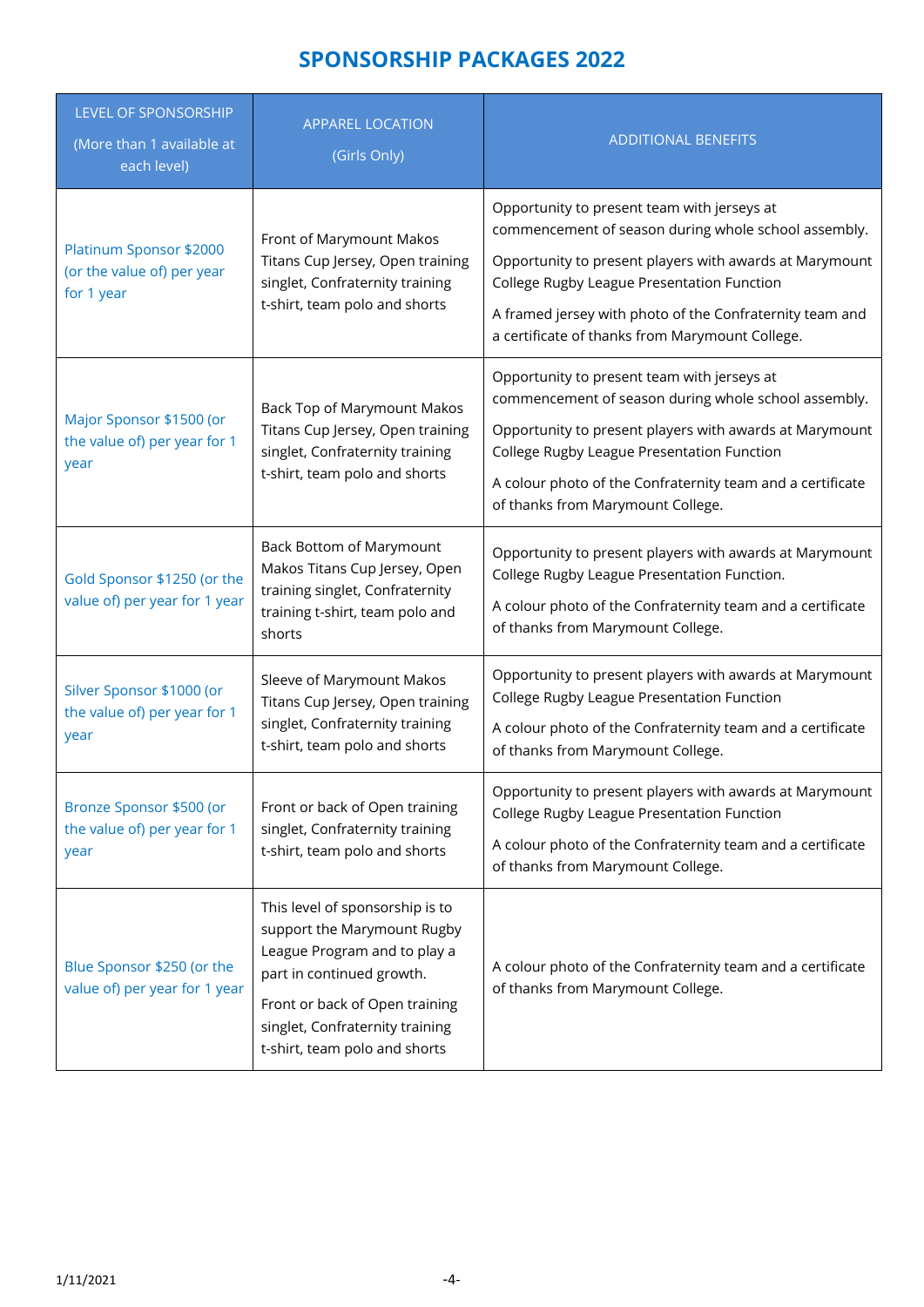## **PUBLICITY AND PROMOTION**

Throughout the season, the players will be featured in the Marymount College weekly newsletter, which has a distribution of over 1000 families. They will have all games promoted with photos/reports via our College Social Media platforms. The College Year Book includes a considerable Rugby League section which encompasses each year's achievements and pays respect to those who have assisted along the way.

Photos of boys/girls wearing their jerseys will be used in the Marymount College Rugby League Program brochure, which is distributed to existing Marymount College students, and enrolling families from Year 5 onwards.

Marymount Makos will be featured on the Gold Coast Titans Cup webpage and often in the Gold Coast Bulletin.

Marymount Makos will be featured in hard copy and electronic publications produced by QISSRL (Confraternity Carnival).

## **SPONSORSHIP FORM 2022**

Thank you for your support of Marymount College Rugby League Program. Please complete the form below and we will send an invoice for your selected sponsorship level.

| <b>Business Name:</b>                                                                                        |                                                                                                                                   |  |  |
|--------------------------------------------------------------------------------------------------------------|-----------------------------------------------------------------------------------------------------------------------------------|--|--|
| <b>Contact Name:</b>                                                                                         |                                                                                                                                   |  |  |
| Sponsorship Level:                                                                                           | $\Box$ Platinum<br>$\Box$ Major<br>$\Box$ Gold $\Box$ Silver $\Box$ Bronze<br>$\Box$ Blue                                         |  |  |
| Contact Phone:                                                                                               |                                                                                                                                   |  |  |
| Business Address:                                                                                            |                                                                                                                                   |  |  |
| Email:                                                                                                       |                                                                                                                                   |  |  |
| Logo Artwork                                                                                                 | Please supply your company logo in the following formats jpeg, png, pdf<br>If you have a Style Guide for your logo please provide |  |  |
| I am unable to provide<br>monetary sponsorship<br>but would like to make a<br>donation of<br>goods/services: |                                                                                                                                   |  |  |